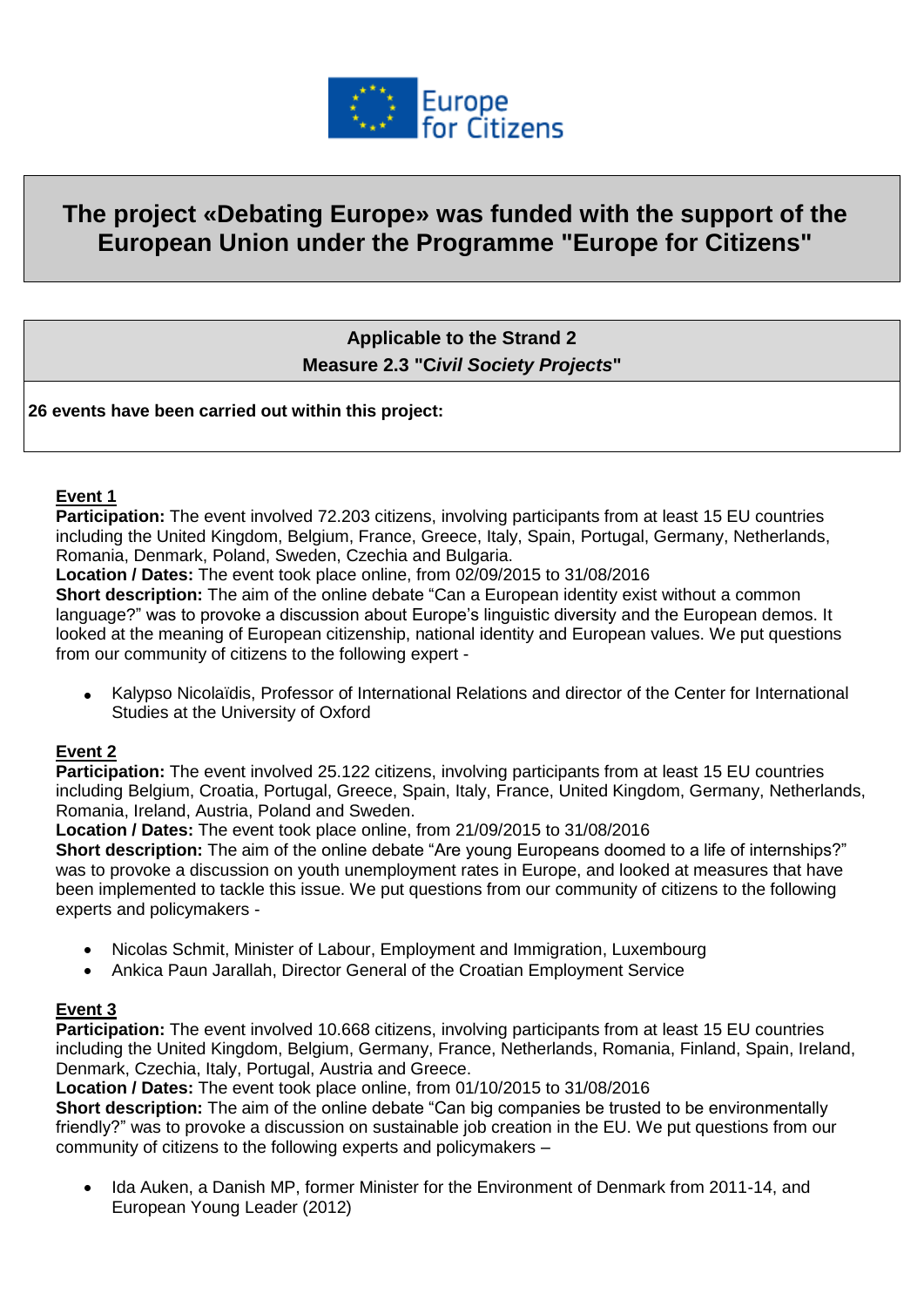Jos Dings, director of Transport & Environment, the European Federation for Transport and **Environment** 

# **Event 4**

**Participation:** The event involved 31.113 citizens, involving participants from at least 15 EU countries including United Kingdom, Belgium, Germany, France, Netherlands, Portugal, Spain, Greece, Ireland, Austria, Italy, Czechia, Bulgaria, Denmark and Lithuania.

**Location / Dates:** The event took place online, from 14/10/2015 to 31/08/2016

**Short description:** The aim of the online debate "Have the TTIP negotiations been too secretive?" was to provoke a discussion on TTIP. It looked at European citizen's sentiments with regards to the transparency of the negotiations and the implications of the trade agreement on European standards. We put questions from our community of citizens to the following experts and policymakers –

- Bernd Lange, a Social Democrat MEP and Chair of the Committee on International Trade
- Tiziana Beghin, an Italian MEP with the Five Star Movement member of the Committee on International Trade

# **Event 5**

**Participation:** The event involved 63.447 citizens, involving participants from at least 15 EU countries including United Kingdom, Estonia, Belgium, Czechia, Latvia, Portugal, Germany, Netherlands, Greece, Lithuania, Romania, Bulgaria, Poland, Spain and Ireland.

**Location / Dates:** The event took place online, from 18/11/2015 to 31/08/2016

**Short description:** The aim of the online debate "Are Western sanctions against Russia working?" was to provoke a discussion on the consequences of the conflict between Ukraine and Russia for EU-Russia relations. We put questions from our community of citizens to the following experts and policymakers -

- Toomas Hendrik Ilves, then President of Estonia
- Jaap de Hoop Scheffer, former NATO Secretary General (2004-2009)

## **Event 6**

**Participation:** The event involved 61.909 citizens, involving participants from at least 15 EU countries including Sweden, United Kingdom, Belgium, France, Spain, Greece, Romania, Germany, Italy, Portugal, Netherlands, Poland, Czechia, Ireland and Bulgaria.

**Location / Dates:** The event took place online, from 03/12/2015 to 31/08/2016

**Short description:** The aim of the online debate "Is EU enlargement the best way to curb Russian influence?" was to provoke a discussion on the speed of EU enlargement versus more EU integration. It looked at the concerns of the Unions' citizens and EU influence in Europe's Eastern neighbourhood. We put questions from our community of citizens to the following policymaker -

• Štefan Füle, former EU Commissioner for Enlargement (2010-2014)

## **Event 7**

**Participation:** The event involved 16.327 citizens, involving participants from at least 15 EU countries including United Kingdom, Belgium, Italy, Portugal, Germany, Spain, France, Denmark, Netherlands, Greece, Poland, Slovenia, Romania, Bulgaria and Finland.

**Location / Dates:** The event took place online, from 15/12/2015 to 31/08/2016

**Short description:** The aim of the online debate "What would your ideal European Union look like?" was to provoke a discussion on EU reform. Following the announcement of a UK referendum on EU membership, the debate looked at EU public opinion on the EU's competences and on the Single Market. We put questions from our community of citizens to the following experts and policymakers -

- Charles Grant, Director of the Centre for European Reform (CER)
- Tom Casier, Academic Director of the Brussels School of International Studies of the University of Kent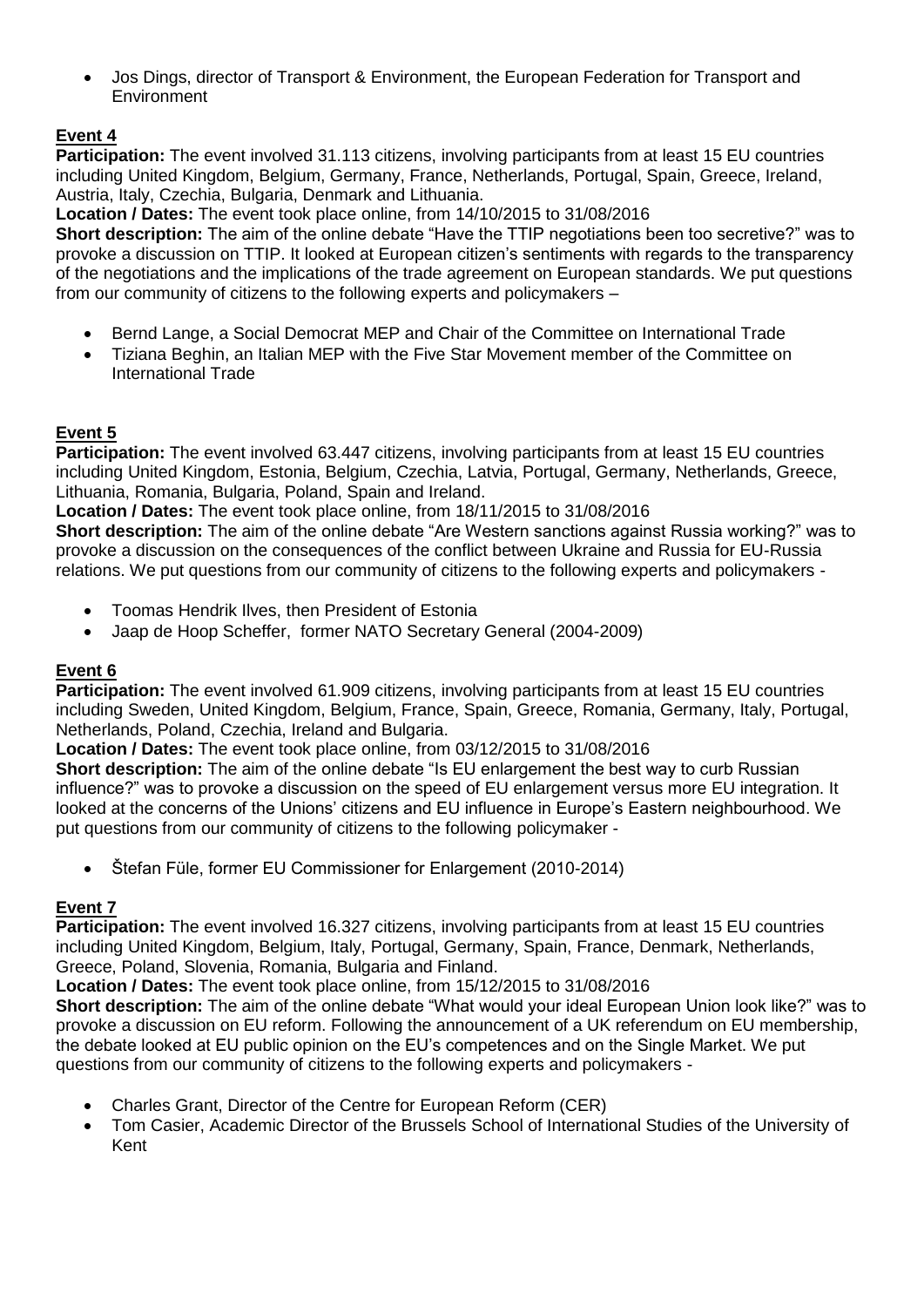## **Event 8**

**Participation:** The event involved 14.929 citizens, involving participants from at least 15 EU countries including United Kingdom, Belgium, Poland, Spain, Croatia, Portugal, Romania, France, Italy, Lithuania, Sweden, Bulgaria, Czechia, Germany and Finland.

**Location / Dates:** The event took place online, from 04/01/2016 to 31/08/2016

**Short description:** The aim of the online debate "What's stopping you from setting up your own business?" was to provoke a discussion on entrepreneurship in the EU. We put questions from our community of citizens to the following experts and policymakers -

- Liolios Nektarios, an entrepreneur and co-founder of Startupbootcamp
- Mathieu Carenzo, Lecturer of Entrepreneurship at the University of Navarra

## **Event 9**

**Participation:** The event involved 46.290 citizens, involving participants from at least 15 EU countries including United Kingdom, Belgium, Germany, France, Ireland, Italy, Greece, Spain, Netherlands, Poland, Lithuania, Portugal, Austria, Romania and Denmark.

**Location / Dates:** The event took place online, from 11/01/2016 to 31/08/2016

**Short description:** The aim of the online debate "What does the future hold for the euro?" was to provoke a discussion on the single currency and fiscal integration. We put questions from our community of citizens to the following expert –

Stefano Micossi, Director General of Italy's ASSONIME

## **Event 10**

**Participation:** The event involved 48.840 citizens, involving participants from at least 15 EU countries including United Kingdom, Belgium, Italy, France, Poland, Spain, Lithuania, Netherlands, Finland, Latvia, Portugal, Germany, Romania, Greece and Slovenia.

**Location / Dates:** The event took place online, from 25/01/2016 to 31/08/2016

**Short description:** The aim of the online debate "What's the best way to improve energy security in Europe?" was to provoke a discussion on energy security and sustainability in Europe. We put questions from our community of citizens to the following experts -

- Sergio Matalucci, energy journalist
- Claudia Kemfert, energy economist

## **Event 11**

**Participation:** The event involved 113.377 citizens, involving participants from at least 15 EU countries including United Kingdom, Netherlands, Germany, France, Ireland, Belgium, Spain, Sweden, Italy, Portugal, Greece, Finland, Norway, Denmark and Hungary.

**Location / Dates:** The event took place online, from 15/02/2016 to 31/08/2016

**Short description:** The aim of the online debate "Why is populism seen as such a bad thing?" was to provoke a discussion on the rise of populist political movements. It specifically looked at issues like immigration, social inequality and popular trust in mainstream parties. We put questions from our community of citizens to the following experts -

- Cas Mudde, Associate Professor at the University of Georgia's School of Public and International Affairs
- Paul Taggart, Professor of Politics at the University of Sussex and Director of the Sussex European **Institute**

# **Event 12**

**Participation:** The event involved 5.046 citizens, involving participants from at least 15 EU countries including Belgium, United Kingdom, Croatia, Netherlands, France, Poland, Spain, Italy, Romania, Germany, Hungary, Malta, Greece, Lithuania and Sweden.

**Location / Dates:** The event took place online, from 29/02/2016 to 31/08/2016

**Short description:** The aim of the online debate "Is Europe ready to deal with cyber terrorism?" was to provoke a discussion on new security threats and Europe's reliance on technology. We put questions from our community of citizens to the following expert -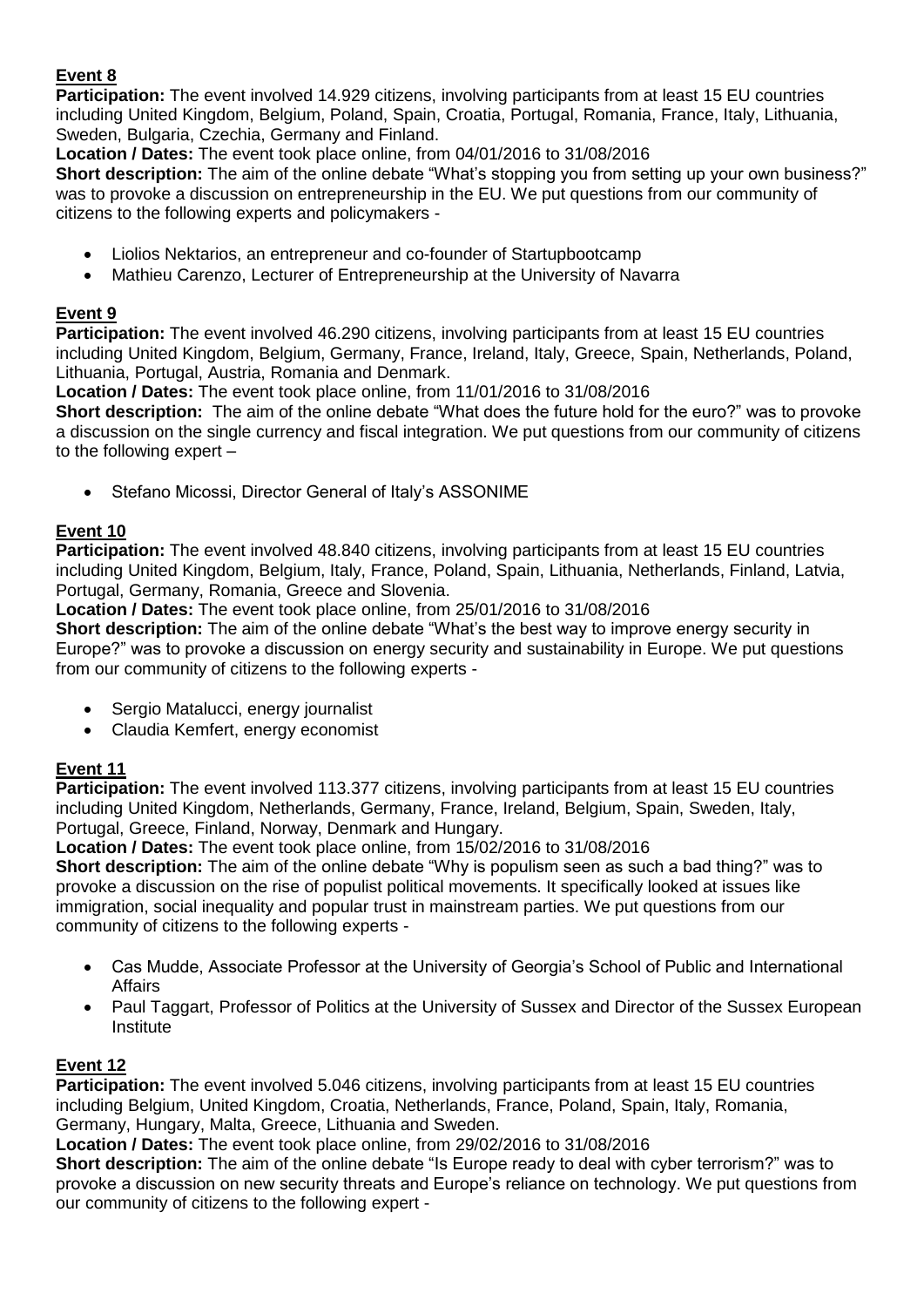Heli Tiirmaa-Klaar, Cyber Security Policy Advisor for the European External Action Service (EEAS)

# **Event 13**

**Participation:** The event involved 37.287 citizens, involving participants from at least 15 EU countries including United Kingdom, Belgium, Greece, Ireland, Germany, Italy, Portugal, Spain, Netherlands, France, Poland, Romania, Austria, Hungary and Bulgaria.

**Location / Dates:** The event took place online, from 14/04/2016 to 31/08/2016

**Short description:** The aim of the online debate "Has the EU's policy towards its neighbours been a failure?" was to provoke a discussion on the successes of the EU's neighbourhood policy. It looks at the EU's influence in the Ukrainian conflict in the East and Syrian conflict in the South. We put questions from our community of citizens to the following experts -

- David Cadier, Visiting Senior Fellow at the Finnish Institute of International Affairs
- Susi Dennison, Senior Policy Fellow at the European Council on Foreign Relations

# **Event 14**

**Participation:** The event involved 37.082 citizens, involving participants from at least 15 EU countries including United Kingdom, Italy, Belgium, Germany, France, Spain, Greece, Netherlands, Ireland, Portugal, Sweden, Croatia, Hungary, Romania and Poland.

**Location / Dates:** The event took place online, from 02/05/2016 to 31/08/2016

**Short description:** The aim of the online debate "How can Europe reverse its demographic decline?" was to provoke a discussion on solutions to an ageing Europe. We put questions from our community of citizens to the following expert -

 Alejandro Macarrón, Managing Director of Demographic Renaissance, a think tank based in Madrid, **Spain** 

## **Event 15**

**Participation:** The event involved 40.015 citizens, involving participants from at least 15 EU countries including United Kingdom, Belgium, France, Netherlands, Germany, Portugal, Poland, Italy, Bulgaria, Estonia, Spain, Greece, Malta, Romania and Croatia.

**Location / Dates:** The event took place online, from 17/05/2016 to 31/08/2016

**Short description:** The aim of the online debate "Would the EU collapse without the borderless Schengen area?" was to provoke a discussion on the advantages of the EU's freedom of movement. We put questions from our community of citizens to the following policymaker -

Klen Jäärats, Director for European Union Affairs at the Office of the Estonian Prime Minister

# **Event 16**

**Participation:** The event involved 34.431 citizens, involving participants from at least 15 EU countries including United Kingdom, Belgium, Greece, Italy, Portugal, Finland, Denmark, Germany, Spain, Netherlands, Bulgaria, Ireland, France, Hungary, Luxembourg.

**Location / Dates:** The event took place online, from 25/05/2016 to 31/08/2016

**Short description:** The aim of the online debate "Can renewables compete with cheap oil?" was to provoke a discussion on sustainable energy in the EU. It looked at how member states can encourage renewable energy while securing supply of energy and keeping prices low for consumers and businesses. We put questions from our community of citizens to the following experts and policymakers -

- Clare Wenner, Head of Renewable Transport at the Renewable Energy Association
- Fatih Birol, Executive Director of the International Energy Agency (IEA)
- Hans Bruyninckx, Director of the European Environment Agency (EEA)

## **Event 17**

**Participation:** The event involved 100 citizens from all over the Czech Republic.

**Location / Dates:** The event took place at in Prague in the Czech Republic, on 25/05/2016 **Short description:** This event was a public discussion on refugee integration. The panel discussion was moderated by Martin Režný on behalf of the Czech Debate Society. Taking part in the panel discussion, and answering questions from the public, were Josef Kraus from the Department of Security and Strategy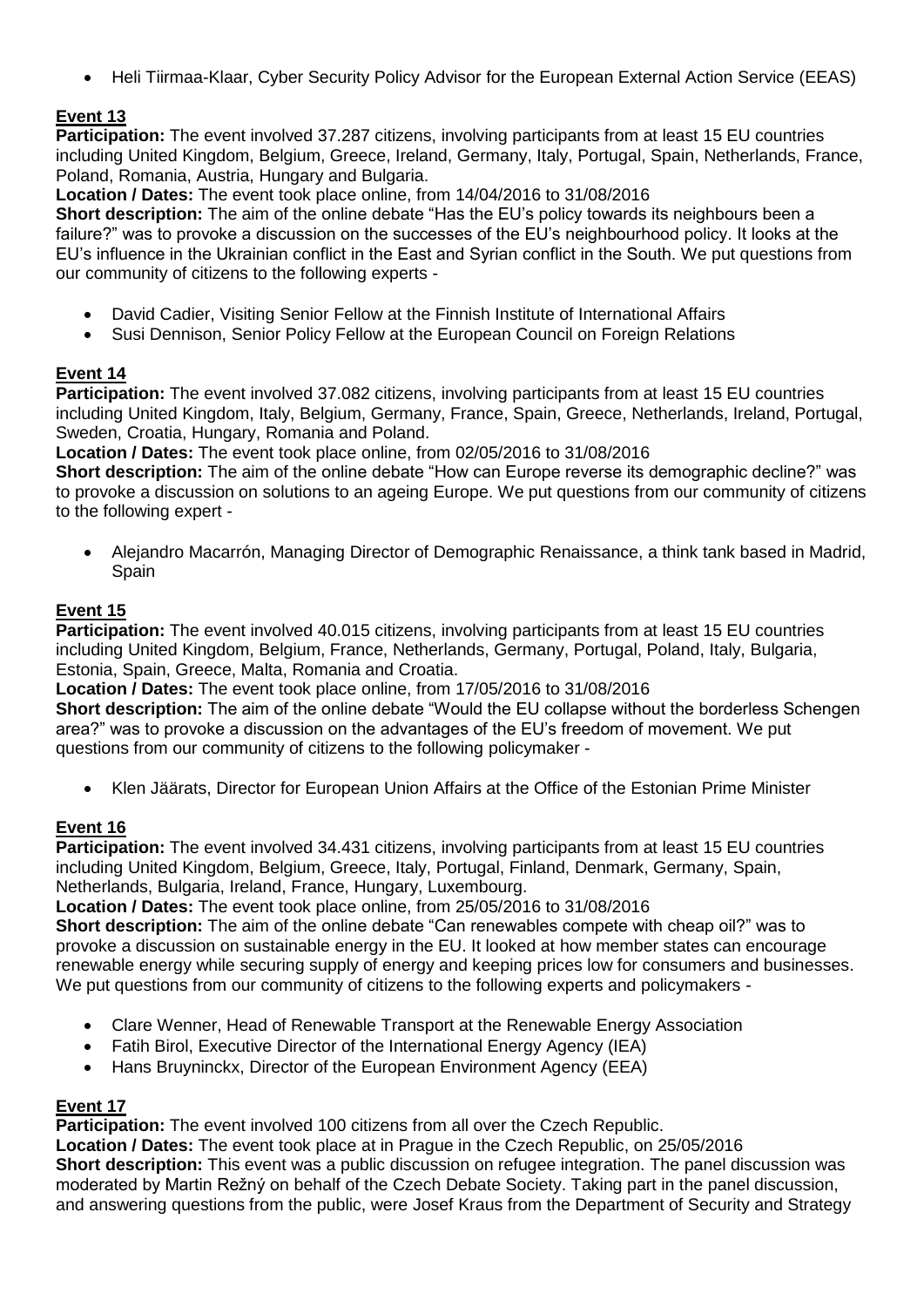Studies (BSS) at the Masaryk University in Brno and Zora Hesova and Petr Novak, two deputies from the Department for Asylum and Migration Policy at the Czech Ministry of the Interior.

# **Event 18**

**Participation:** The event involved 52.037 citizens, involving participants from at least 15 EU countries including United Kingdom, Belgium, Italy, Spain, Netherlands, Romania, France, Portugal, Greece, Hungary, Germany, Croatia, Finland, Denmark and Ireland.

**Location / Dates:** The event took place online, from 23/06/2016 to 31/08/2016

**Short description:** The aim of the online debate "Does Europe need a common immigration policy?" was to provoke a discussion on effective ways to secure the EU's borders and meeting responsibilities to protect refugees. We put questions from our community of citizens to the following experts and policymakers -

- Kristof Tamas, Director, Head of Secretariat of Delmi, the Swedish-based Migration Studies **Delegation**
- Benjamin Ward, Deputy Director of Human Rights Watch's Europe and Central Asia Division.

## **Event 19**

**Participation:** The event involved 64 students from the Kuldiga Centre Secondary School in Latvia. **Location / Dates**: The event took place at the Kuldiga Centre Secondary School in Latvia, on 29/07/2016 **Short description:** The aim of the event "Europe today and in future" was to allow students to ask questions about the refugees crisis, Brexit, economic development and education in the EU. The discussion was led by an 11<sup>th</sup> grade student. Taking part in the discussion and answering the questions from students were Lolita Cigane, Latvian MP, and Ruta Karlovica, deputy of Kuldiga city council.

## **Event 20**

**Participation:** The event involved 41.355 citizens, involving participants from at least 15 EU countries including United Kingdom, Italy, Belgium, Netherlands, France, Sweden, Portugal, Denmark, Germany, Spain, Finland, Greece, Ireland, Romania and Bulgaria.

**Location / Dates:** The event took place online, from 13/06/2016 to 31/08/2016

**Short description:** The aim of the online debate "How should European governments deal with returning foreign fighters?" was to provoke a discussion on the EU's response to home grown jihadist fighters who went to Iraq and Syria. We put questions from our community of citizens to the following experts and policymakers –

- Tore Hamming, an analyst on militant Islamism and CEO of MENA Analysis
- Eva Entenmann, a Programme Manager at the International Centre for Counter-Terrorism (ICCT)

#### **Event 21**

**Participation:** The event involved 35.912 citizens, involving participants from at least 15 EU countries including Netherlands, Sweden, Belgium, Germany, France, Portugal, United Kingdom, Spain, Latvia, Czechia, Finland, Greece, Lithuania, Slovenia and Bulgaria.

**Location / Dates:** The event took place online, from 07/06/2016 to 31/08/2016

**Short description:** The aim of the online debate "Should data protection be a global human right?" was to provoke a discussion on the value of personal data. We put questions from our community of citizens to the following experts and policymakers –

- Jörg Polakiewicz, Director of the Directorate for Legal Advice and Public International Law (DLAPIL) at the Council of Europe
- Marc Langheinrich, Associate Professor for Computer Science at the Università della Svizzera italiana (USI) in Lugano, Switzerland
- Paul MacDonnell, the former Head of European Policy at the Center for Data Innovation

## **Event 22**

**Participation:** The event involved 201.406 citizens, involving participants from at least 15 EU countries including United Kingdom, Belgium, Greece, Spain, Portugal, Italy, Germany, Netherlands, France, Hungary, Ireland, Romania, Poland, Slovenia and Bulgaria.

**Location / Dates:** The event took place online, from 11/07/2016 to 31/08/2016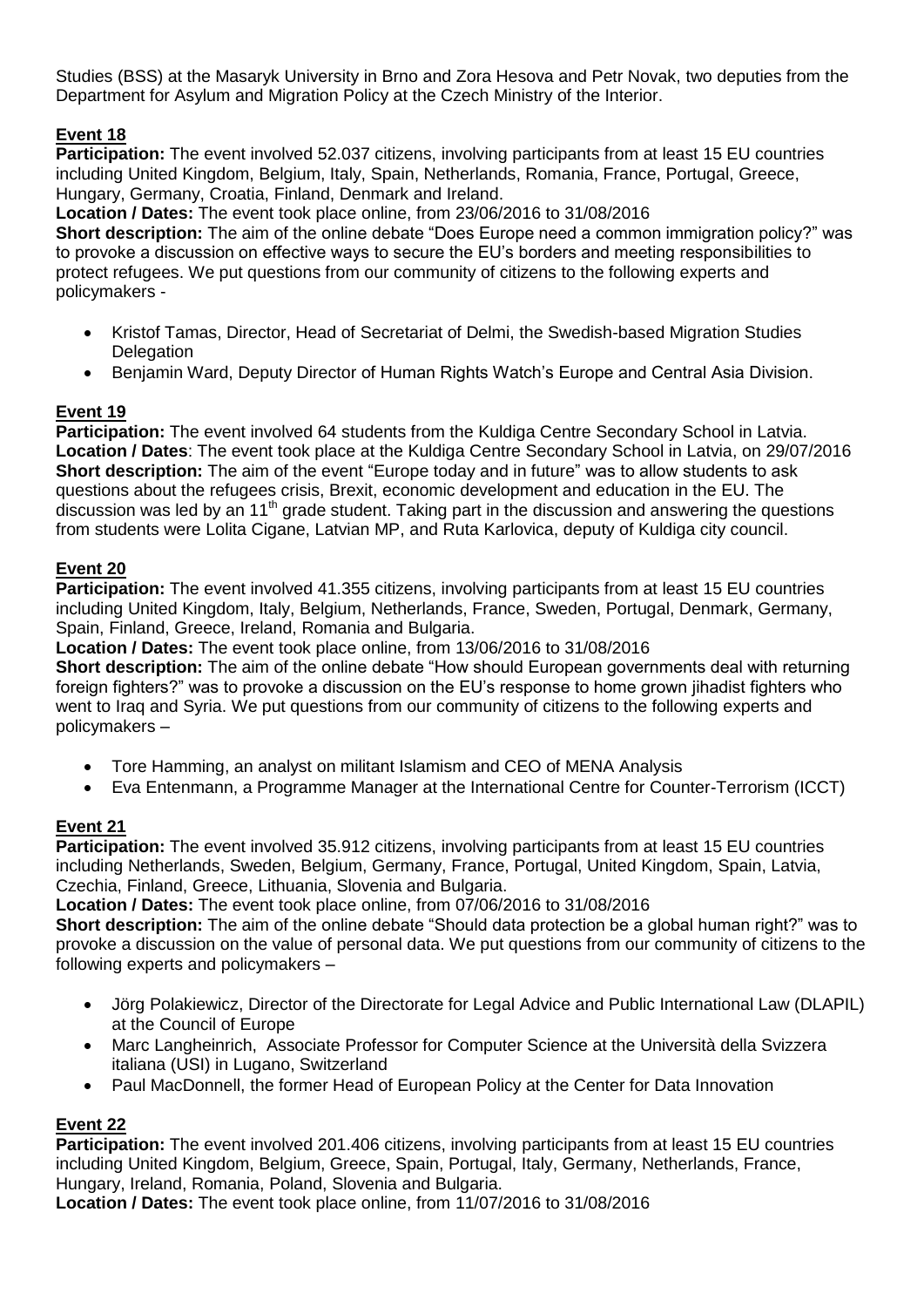**Short description:** The aim of the online debate "What is the best alternative to EU membership?" was to provoke a discussion on the value of the European Union. It looked at public disgruntlement, alternatives to EU membership and the importance of the Single Market. We put questions from our community of citizens to the following expert –

 Thomas Cottier, Emeritus Professor of European and International Economic Law at the University of Bern, Switzerland, former Managing Director of the World Trade Institute and the Institute of European and International Economic Law

## **Event 23**

**Participation:** The event involved 18.388 citizens, involving participants from at least 15 EU countries including United Kingdom, Belgium, Germany, Portugal, Spain, Greece, Italy, Poland, France, Lithuania, Czechia, Hungary, Austria, Finland and Slovakia.

**Location / Dates:** The event took place online, from 18/07/2016 to 31/08/2016

**Short description:** The aim of the online debate "What would make the EU more globally competitive?" was to provoke a discussion on ways to boost European competitiveness in a globalizing world. We put questions from our community of citizens to the following experts and policymakers -

- Marju Lauristin, Estonian Member of the European Parliament (MEP), Vice-Chair of the Group of the Progressive Alliance of Socialists and Democrats in the European Parliament
- Jean-Pierre Lehmann, Professor of International Political Economy at the International Institute for Management Development (IMD), Switzerland

## **Event 24**

**Participation:** The event involved 82.415 citizens, involving participants from at least 15 EU countries including Portugal, Spain, Greece, Belgium, Germany, Italy, United Kingdom, Hungary, France, Poland, Bulgaria, Czechia, Latvia, Romania and Austria.

**Location / Dates:** The event took place online, from 01/08/2016 to 31/08/2016

**Short description:** The aim of the online debate "How can European education systems be improved?" was to provoke a discussion on ways to reform education systems in order to reduce youth unemployment levels. We put questions from our community of citizens to the following experts and policymakers –

- Andreas Schleicher, Director for the Directorate of Education and Skills at the OECD
- Prof. Dr. Ludger Wößmann, Director of the Ifo Center for the Economics of Education.

## **Event 25**

**Participation:** The event involved 14.397 citizens, involving participants from at least 15 EU countries including Belgium, United Kingdom, Portugal, France, Italy, Czechia, Spain, Germany, Croatia, Hungary, Denmark, Finland, Greece, Ireland and Lithuania.

**Location / Dates:** The event took place online, from 18/08/2016 to 31/08/2016

**Short description:** The aim of the online debate "Can the EU continue to play a leading role tackling climate change?" was to provoke a discussion on the EU's role in the international climate change debate amid rising right-wing populism. We put questions from our community of citizens to the following experts and policymakers -

- Wendel Trio, Director of Climate Action Network (CAN) Europe
- Sebastian Mang, EU Energy and Climate Policy Assistant at Greenpeace

#### **Event 26**

**Participation:** The event involved 124.680 citizens, involving participants from at least 15 EU countries including United Kingdom, Belgium, Netherlands, Germany, Italy, Portugal, Spain, France, Greece, Ireland, Romania, Hungary, Czechia, Latvia and Bulgaria.

**Location / Dates:** The event took place online, from 26/08/2016 to 31/08/2016

**Short description:** The aim of the online debate "Is it time for a joint European army?" was to provoke a discussion on European defence cooperation. It looked at ways European member states can work together to tackle Russian influence and Islamist terrorism. We put questions from our community of citizens to the following expert –